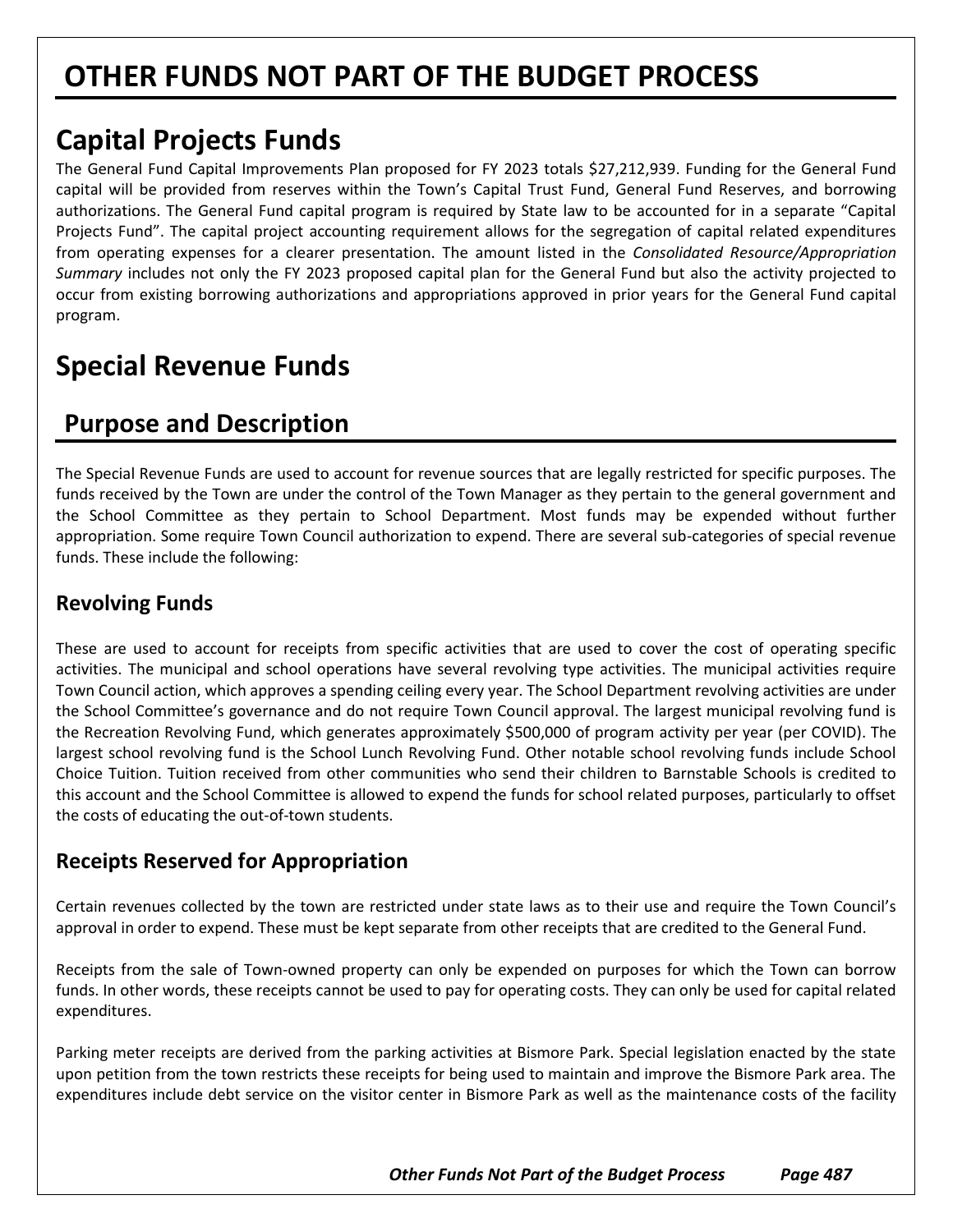and park area.

Wetland protection fees are assessed by the Conservation Commission in accordance with the Wetland Protection Act and are used to cover the cost of administering the act, which is part of the Conservation Division's operating budget.

Embarkation fees are derived from a \$0.50 fee added to every ferry passenger ticket. These receipts are used to mitigate the cost of having ferry operations in the harbor area, which are incurred by the Police and Public Works Departments. This is also used to pay the debt service on the welcoming center and pier reconstruction at the harbor. Revenue is shared with the Town of Yarmouth. Barnstable receives 75% of the embarkation fee revenue while Yarmouth receives 25%.

Mooring fees are credited to the Waterways Improvement Fund (WWIF) in accordance with state law. The WWIF can be used for administering the mooring program, maintaining, and improving the Town's waterways. Expenditures are currently used to offset the mooring operations and a portion of the Harbormaster operating budget within the General Fund.

### **Gifts**

Similar to grants, gifts must be kept separate from General Fund operations and accounted for within the special revenue fund structure unless it is an enterprise fund gift, which can be combined within the enterprise fund accounting records. Authorization to expend gifts received by municipal operations is performed by the Town Council, and the School Committee authorizes the expenditure of School Department gifts.

The Town receives an entitlement allocation from the federal government every year as part of the Community Development Block Grant Program (CDBG). These allocations have been declining due to cuts at the federal level as well as the Town's population decline. The Town pays for approximately 1 FTE's out of this program for administering the program as well as conducting program activities.

#### **Other Designated Revenue**

This category includes certain receipts received by the Town that must be spent on specific designated purposes. These receipts must be kept separate from general fund resources. The largest receipt in this category includes Community Preservation Fund surtaxes.

The Community Preservation Fund is funded from a 3% surtax on real estate bills. In accordance with state laws, these receipts must be accounted for separately from other General Fund revenues. The revenue can be used to finance open space land acquisitions, recreation improvements, and historic preservation and community housing projects. Expenditure activity levels will be determined by the level of project requests brought forward to the Community Preservation Committee throughout the year. Revenue will track with the real estate tax levy change every year.

#### **Grants**

Federal, state and other grants must be accounted for separately from the General Fund and Enterprise Fund grants are included within the Enterprise Funds. Any department can accept grants but grants received by the municipal operations must be brought forward to the Town Council for their authorization to expend. Grants received by the School Department must receive School Committee approval. The greatest impact to the Town's grant activity is in the School Department, which receives several federal and state grants. Some are entitlement grants and many are competitive.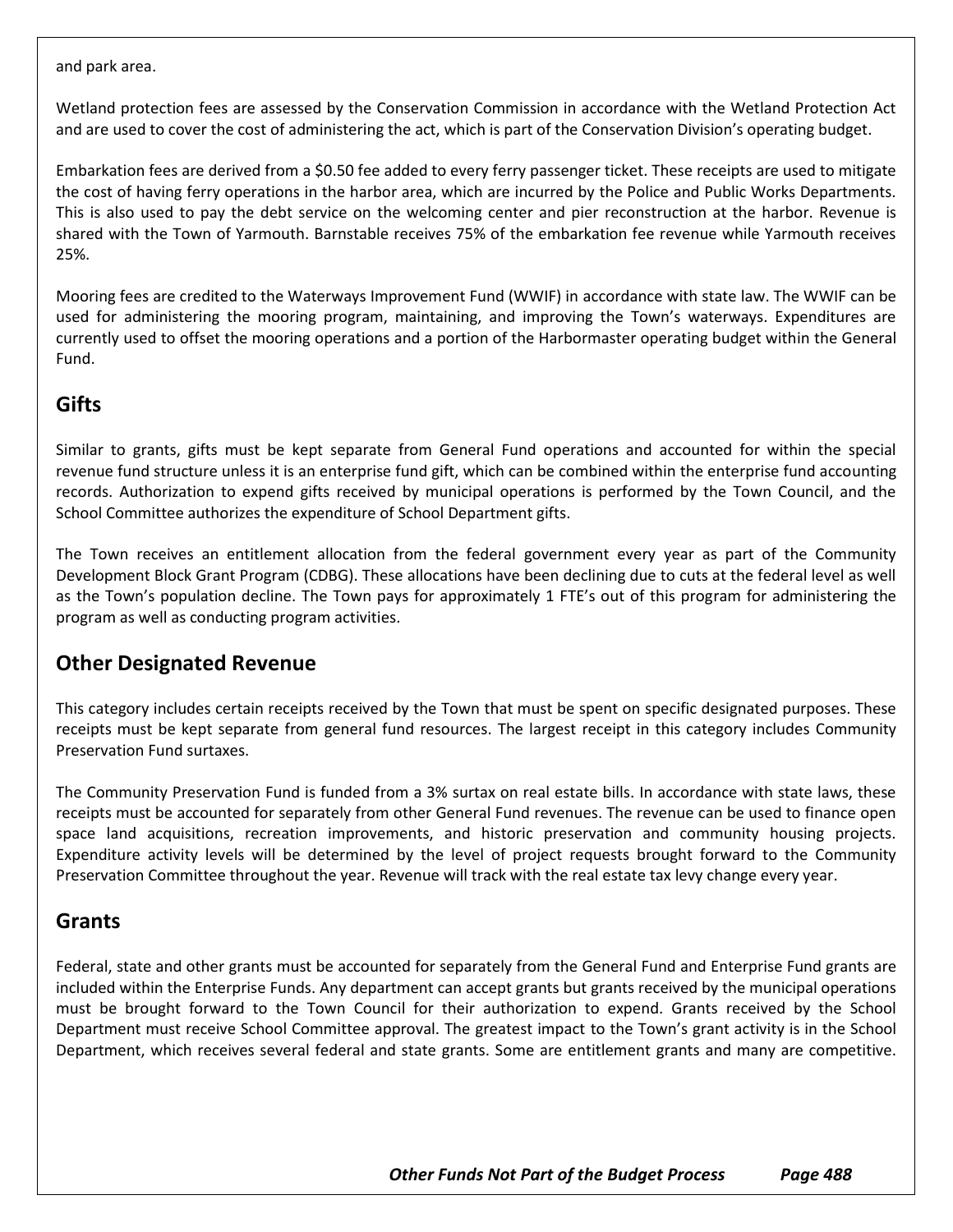### **Trust and Agency Funds**

The Town uses the trust funds to account for assets held in a trustee capacity. Normally, the principal assets remain intact, and income that is generated can be used in accordance with the terms and conditions of the will or gift.

The Town Treasurer, in conjunction with the Trust Fund Advisory Committee, work to formulate a plan that will provide the Town with the maximum amount of resources possible while simultaneously protecting the integrity of the principal investments. In accordance with the Town's Charter, the Town Manager is trustee of all trust funds except those administered by a court appointed trustee, and those under the School Committee.

All revenues from trust funds are generated primarily from investment income, and each year, expenditures from these funds are based on anticipated expendable income. As a matter of policy or for legal reasons, trust fund principal is not utilized for general expenditures with the exception of the Pension Reserve Fund. The trusts generated approximately \$1 million in investment income annually. Future earnings will depend upon interest rates and investment appreciation.

Expenditures are based on the current year needs and anticipated expendable income. Notable trust funds are the Other Post-Employment Benefits, Pension Reserve, Cobb Fund and Kirkman Fund.

Assets are being accumulated in a trust fund to address the Town's other post-employment benefits. The proposed FY 2022 budget includes a transfer of \$650,000 to the trust which has a current balance of approximately \$6 million. The Town's liability exceeds \$200 million. Once the pension liability is fully funded (projected to be in 2035) the town can significantly increase funding for this liability. For now, the plan is to increase the annual appropriation by \$50,000 per year.

The Pension Reserve Fund is used to offset tax support for the county retirement assessment. As of June 30, 2020, the fund had a market value of just over \$1.8 million. The Pension Reserve Fund will transfer \$220,000 in FY 2022 to the General Fund to offset the cost of funding the county retirement assessment.

The Cobb Trust Fund is managed by a Town Council appointed Trustee and had a market value of over \$11 million at the end of FY 2020. The Trustee sold some real estate in FY 2014, which should result in higher award levels in the future since the Trust has more invested cash now. The annual awards from this fund have ranged from \$150,000 to \$200,000 per year. All awards are for the benefit of Barnstable schoolchildren.

The Kirkman Fund, with a market value of about \$6.1 million as of June 30, 2020, will be used to provide beautification projects first at the Mosswood Cemetery and then all other town cemeteries. This fund is also used for the Cotuit Library and finally, all other public libraries. Proposals will be solicited from DPW's Structures & Grounds Division, and the seven village libraries for project funding. No operating expenses from the Department Public Works, which maintains the cemeteries, are paid for out of this fund. Approximately \$150,000 to \$300,000 has been awarded annually out of this fund for the past few years.